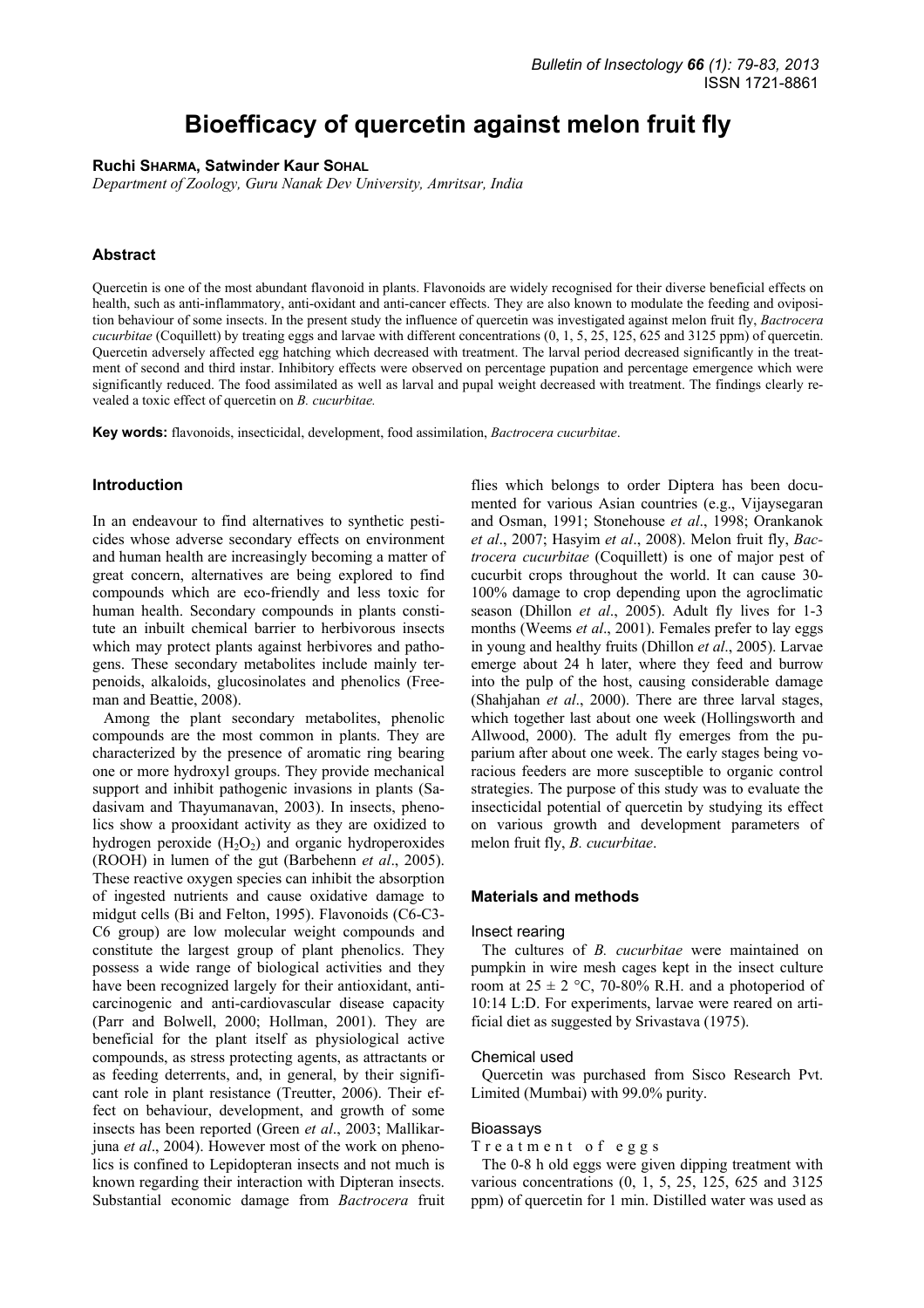|  |                                        |  |  | <b>Table 1.</b> Percentage egg hatching (means $\pm$ S.E.) of |  |
|--|----------------------------------------|--|--|---------------------------------------------------------------|--|
|  |                                        |  |  | <i>B. cucurbitae</i> when 0-8 h old eggs were treated with    |  |
|  | different concentrations of quercetin. |  |  |                                                               |  |

| Concentrations (ppm) | Percentage egg hatching |
|----------------------|-------------------------|
| Control              | $87.0 \pm 3.74$ a       |
|                      | $86.0 \pm 2.45$ ab      |
| 5                    | $86.0 \pm 1.87$ ab      |
| 25                   | $79.0 \pm 1.87$ ab      |
| 125                  | $80.0 \pm 2.24$ ab      |
| 625                  | $79.0 \pm 2.92$ ab      |
| 3125                 | $75.0 \pm 2.24$ b       |
| $F(df =$             | $3.26*$                 |

Means followed by the same letter within columns are not significantly different according to the Tukey test at P =  $0.05$ ;  $* =$  significant difference at P  $\leq 0.05$ .

the control. The eggs were then placed in a Petri dish containing moist filter paper and observed for hatching at intervals of 24 h. There were 20 eggs in each Petri dish with six replications for each concentration and control and the experiment was repeated twice.

## Treatment of larvae

Fresh pumpkin pieces were kept in wire mesh cages with approximately 100 gravid females for 6-8 h. These egg laden pumpkin pieces were removed from the cages and dissected after 44 (for  $1<sup>st</sup>$  instar), 64 (for  $2<sup>nd</sup>$  instar) and 88 h (for  $3<sup>rd</sup>$  instar) to harvest the larvae. The harvesting was done in saline water and the larvae were washed in distilled water before transferring them into culture vials (25 O.D.  $\times$  100 mm length) containing culture medium incorporated with various concentrations of quercetin and culture medium without quercetin (control). Observations were made daily for recording the time taken for pupae formation, number of pupae formed, time taken for emergence of flies and number of flies emerged. There were six replications with 15 larvae per treatment.

Separate experiments were carried out for determining larval weight and pupal weights of the larvae. The second instar larvae (64-72 h old) were chosen for these experiments as they are voracious feeders. Mean relative growth rate (MRGR) was determined by taking larval weight before and after two days of feeding interval. Food assimilated (FA) was determined through observations made from above experiment.

MRGR was calculated by following formula (Martinez and van Emden, 2001):

$$
\text{MRGR}\left(\frac{\text{mg}}{\text{day}}\right) = \frac{\log N \text{final weight}(\text{mg}) - \log N \text{ initial weight}(\text{mg})}{\text{time (in days)}}
$$

food assimilated w.r.t. control was assessed by the formula (Khan and Saxena, 1985):

**Food** assimilated = 
$$
\frac{t\ell \times (ct - cf)}{ci} + tf - tt
$$

where *ci* is initial weight of control larvae, *cf* is final weight of control larvae, *ti* is initial weight of treated larvae and *tf* is final weight of treated larvae.

#### Statistical analysis

The data obtained from egg hatching, time taken for pupae formation, number of pupae formed, larval and pupal weight, time taken for emergence of flies, number of flies emerged, larval weight, pupal weight, mean relative growth rate and food assimilated was subjected to oneway ANOVA (Assistat, 2012). The means were compared by the Tukey honestly difference test ( $P < 0.05$ ) (Assistat, 2012).

#### **Results and discussion**

#### Effect on egg hatching

Reduction in egg hatching was observed when 0-8 h old eggs of *B. cucurbitae* were treated with quercetin (table 1). Egg hatching declined almost in a consistent manner with increase in concentration. Maximum decline was observed at 3125 ppm where egg hatching was reduced to 86.20% of the control. The Dipteran egg shell is comprised of vitelline membrane, waxy layer and chorion (Margaritis, 1985a). The chorion consists of several proteins which are crosslinked *via* di- and trityrosine bonds and provide the egg shell with the required hardness and elasticity. In a study conducted by Mindrinos *et al*., (1980), Margaritis (1985a; 1985b; 1985c); Keramaris *et al*. (1991), Phloroglucinol, a phenolic compound produced during the breakdown of

**Table 2.** Larval period and total development period (means ± S.E.) of *B. cucurbitae* when the larvae (44-48 h-old, 64-72 h-old, 88-96 h-old) were treated with different concentrations of quercetin.

| Concentrations | Larval period (in days) |                   |                    | Total development period (in days) |                   |                     |  |
|----------------|-------------------------|-------------------|--------------------|------------------------------------|-------------------|---------------------|--|
| (ppm)          | 44-48 h old             | 64-72 h old       | 88-96 h old        | 44-48 h old                        | 64-72 h old       | 88-96 h old         |  |
| Control        | $8.2 \pm 0.13$ a        | $9.0 \pm 0.12$ ab | $5.4 \pm 0.30$ ab  | $16.8 \pm 0.52$ a                  | $18.1 \pm 0.21$ a | $13.2 \pm 0.21$ abc |  |
|                | $8.5 \pm 0.13$ a        | $8.8 \pm 0.12$ ab | $4.3 \pm 0.32$ c   | $17.4 \pm 0.41$ a                  | $18.7 \pm 0.16$ a | $13.1 \pm 0.21$ bc  |  |
| 5              | $8.7 \pm 0.17$ a        | $8.4 \pm 0.13$ b  | $5.0 \pm 0.22$ abc | $17.2 \pm 0.20$ a                  | $18.0 \pm 0.12$ a | $14.2 \pm 0.23$ ab  |  |
| 25             | $8.6 \pm 0.25$ a        | $8.7 \pm 0.09$ ab | $4.3 \pm 0.22$ bc  | $17.6 \pm 0.30$ a                  | $18.4 \pm 0.21$ a | $12.7 \pm 0.36$ c   |  |
| 125            | $8.4 \pm 0.20$ a        | $8.8 \pm 0.08$ ab | $4.8 \pm 0.23$ abc | $17.7 \pm 0.15$ a                  | $18.6 \pm 0.19$ a | $13.1 \pm 0.54$ abc |  |
| 625            | $8.6 \pm 0.19$ a        | $8.6 \pm 0.17$ b  | $5.6 \pm 0.29$ a   | $17.1 \pm 0.19$ a                  | $18.9 \pm 0.29$ a | $13.8 \pm 0.22$ abc |  |
| 3125           | $8.5 \pm 0.29$ a        | $9.4 \pm 0.26$ a  | $5.8 \pm 0.19$ a   | $17.6 \pm 0.28$ a                  | $18.2 \pm 0.50$ a | $14.5 \pm 0.16$ a   |  |
| $F (df = 6)$   | $0.63^{N.S.}$           | $3.94**$          | $6.08**$           | $1.01$ N.S.                        | $1.63^{N.S.}$     | $4.56**$            |  |

Means followed by the same letter within columns are not significantly different according to the Tukey test at  $P = 0.05$ ; \*\* = significant difference at  $P \le 0.01$ ; <sup>N.S.</sup> = not significant.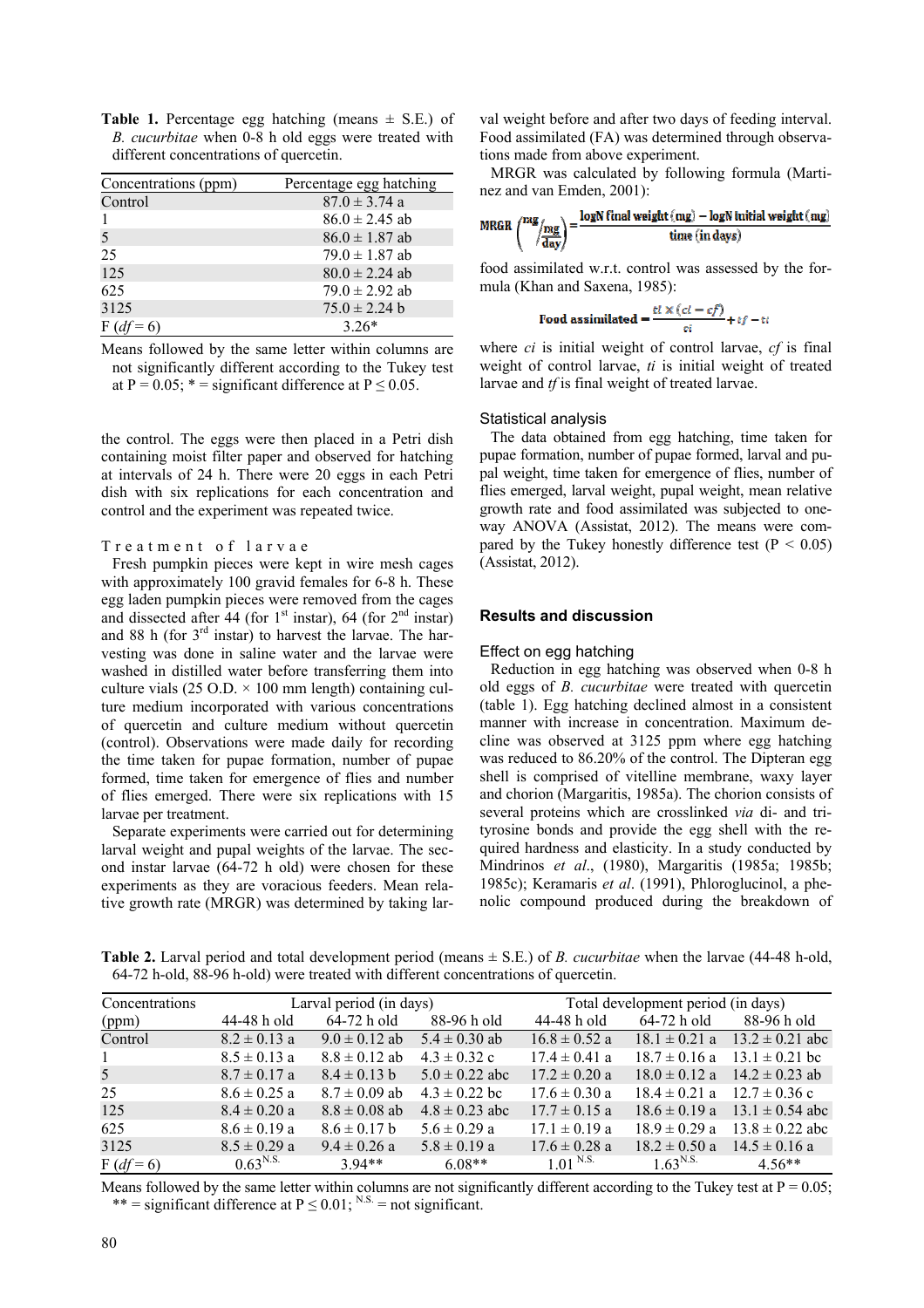**Table 3.** Larval weight, pupal weight, mean relative growth rate (MRGR) and food assimilated (FA) (means  $\pm$  S.E.) of *B. cucurbitae* when the larvae (64-72 h-old) were treated with different concentrations of quercetin.

| Concentrations (ppm) | Larval weight (mg) | Pupal weight (mg)  | MRGR (mg/mg/days) | FA w.r.t. control (mg)   |
|----------------------|--------------------|--------------------|-------------------|--------------------------|
| Control              | $7.2 \pm 0.10$ a   | $11.4 \pm 0.70$ a  | $0.4 \pm 0.00$ ab | $\overline{\phantom{a}}$ |
|                      | $7.0 \pm 0.17$ a   | $10.6 \pm 0.51$ ab | $0.4 \pm 0.00 a$  | $8.2 \pm 0.25$ a         |
| 5 <sup>5</sup>       | $6.9 \pm 0.21$ a   | $10.8 \pm 0.40$ ab | $0.4 \pm 0.01$ a  | $8.1 \pm 0.23$ a         |
| 25                   | $7.0 \pm 0.14$ a   | $11.0 \pm 0.25$ a  | $0.4 \pm 0.01$ ab | $8.2 \pm 0.16$ a         |
| 125                  | $6.0 \pm 0.25$ b   | $10.7 \pm 0.29$ ab | $0.3 \pm 0.01$ bc | $7.1 \pm 0.36$ ab        |
| 625                  | $5.3 \pm 0.18$ b   | $9.9 \pm 0.16$ ab  | $0.3 \pm 0.01$ c  | $6.5 \pm 0.24$ b         |
| 3125                 | $5.4 \pm 0.21$ b   | $8.8 \pm 0.41$ b   | $0.3 \pm 0.02$ c  | $6.6 \pm 0.28$ b         |
| $F (df = 6)$         | $18.11**$          | $4.05**$           | $1571**$          | $9.27**$                 |

Means followed by the same letter within columns are not significantly different according to the Tukey test at  $P = 0.05$ ; \*\* = significant difference at  $P \le 0.01$ .

**Table 4.** Percentage pupation and percentage emergence (means ± S.E.) of *B. cucurbitae* when the larvae (44-48 h-old, 64-72 h-old, 88-96 h-old) were treated with different concentrations of quercetin.

| Concentrations |                   | Percentage pupation                                       |                                         | Percentage emergence                 |                                       |                     |  |
|----------------|-------------------|-----------------------------------------------------------|-----------------------------------------|--------------------------------------|---------------------------------------|---------------------|--|
| (ppm)          | 44-48 h old       | 64-72 h old                                               | 88-96 h old                             | 44-48 h old                          | 64-72 h old                           | 88-96 h old         |  |
| Control        | $73.3 \pm 3.44$ a | $76.6 \pm 2.85$ a                                         | $77.7 \pm 2.81$ a                       | $62.2 \pm 3.30$ a                    | $71.1 \pm 2.22$ a                     | $60.0 \pm 2.98$ a   |  |
| $\mathbf{1}$   | $71.1 \pm 3.30$ a | $71.1 \pm 2.22$ ab                                        | $65.5 \pm 2.05$ ab                      |                                      | $55.5 \pm 3.72$ ab $64.4 \pm 1.40$ ab | $51.1 \pm 2.22$ ab  |  |
| 5 <sup>7</sup> | $63.3 \pm 4.13$ a |                                                           | $66.6 \pm 1.72$ abc $63.3 \pm 5.09$ abc |                                      | $50.0 \pm 4.47$ ab $56.6 \pm 2.28$ bc | $41.1 \pm 2.05$ bcd |  |
| 25             | $63.3 \pm 2.28$ a |                                                           | $66.6 \pm 2.43$ abc $61.1 \pm 5.28$ abc |                                      | $45.5 \pm 3.18$ bc $52.2 \pm 3.19$ cd | $43.3 \pm 3.75$ bc  |  |
| 125            |                   | $60.0 \pm 2.43$ ab $60.0 \pm 2.92$ bcd $51.1 \pm 2.81$ bc |                                         | $42.2 \pm 2.22$ bc $42.2 \pm 3.30$ d |                                       | $33.3 \pm 1.72$ cde |  |
| 625            | $45.5 \pm 5.28$ b | $57.7 \pm 2.22$ cd                                        | $61.1 \pm 2.05$ abc                     | $33.3 \pm 3.44$ c                    | $35.5 \pm 1.41$ ef                    | $30.0 \pm 3.33$ de  |  |
| 3125           | $45.5 \pm 4.36 b$ | $50.0 \pm 3.75$ d                                         | $47.7 \pm 4.69$ c                       | $31.1 \pm 4.10$ c                    | $27.7 \pm 2.05$ f                     | $25.5 \pm 3.18$ e   |  |
| $F (df = 6)$   | 8.83**            | $11.13**$                                                 | $6.77**$                                | $10.12**$                            | 43.56**                               | $18.36**$           |  |

Means followed by the same letter within columns are not significantly different according to the Tukey test at  $P = 0.05$ ; \*\* = significant difference at  $P \le 0.01$ .

plant polyphenols inhibited the enzyme, Peroxidase which is a functional and structural component of the chorion involved in the hardening process. In the present study decreased egg hatching observed could be due to interference of quercetin in the protein synthesis or cross linking of proteins. Ovicidal effects of flavonoids have also been reported in eggs of the bruchid beetle (Salnuke *et al*., 2005).

## Effects on development

The larval period was significantly shortened when the second and third instar larvae were treated with various concentrations of quercetin (table 2). However, at the highest concentration of 3125 ppm, a slight prolongation in larval period was observed which was delayed by only 0.4 days. In an earlier study, Saric *et al*. (2007) had perceived a decrease in the duration of the larval period of *Drosophila melanogaster* Meigen flies raised on 1.75% quercetin diet. They found that quercetin fed larvae entered metamorphosis sooner than the control ones. No significant effect of quercetin was observed in the treatment of the first instar larvae of *B. cucurbitae*. On the other hand, the total development period was delayed in all the larval instars fed on quercetin incorporated diet but the delay was significant only in the third instar larvae (88-96 h old) (table 2). Growth inhibitory and toxic effects of quercetin have also been reported in the mosquito, *Aedes aegypti* (L.) at concentrations above7 µg/ml and in mealworm beetle, *Tenebrio molitor* L. larvae (Gikonyo *et al*., 1998; Sosa *et al*., 2000). Inhibitory effects of quercetin on moulting in insects have been observed by Oberdorster *et al*. (2001). They reported that quercetin acts by significantly inhibiting ecdysone receptor (EcR) dependent gene expression. However, contrary to the present findings, quercetin was found to have no influence on the development of southern armyworm, *Spodoptera eridania* (Cramer) (Lindroth and Peterson, 1988)*.* Nevetheless other flavonoids like flavones have been reported to delay the development in bertha armyworm*, Mamestra configurata* Walker (Onyilagha *et al*., 2004).

A significant decrease in larval weight and pupal weight was observed when the second instar larvae of *B. cucurbitae* were treated with different concentrations of quercetin (table 3). In contrast quercetin was found to have no effect on larval weight of another cucurbitaceae pest, *Epilachna paenulata* Mulsant (Diaz Napal *et al*., 2010) but inhibited the larval weight of tobacco cutworm, *Spodoptera litura* (F.) (Stevenson *et al*., 1993; Beninger and Abou-Zaid, 1997). Similar reduction in larval weights was observed in western spruce budworm, *Choristoneura occidentalis* Freeman, cabbage looper, *Trichoplusia ni* (Hubner) and crucifer pest, *M. configurata* treated with flavonoids (Zou and Cates, 1997; Hoffman-Campo, 2001; Onyilagha *et al*., 2004).

Quercetin adversely affected the percentage pupation and percentage emergence as it declined in all the trea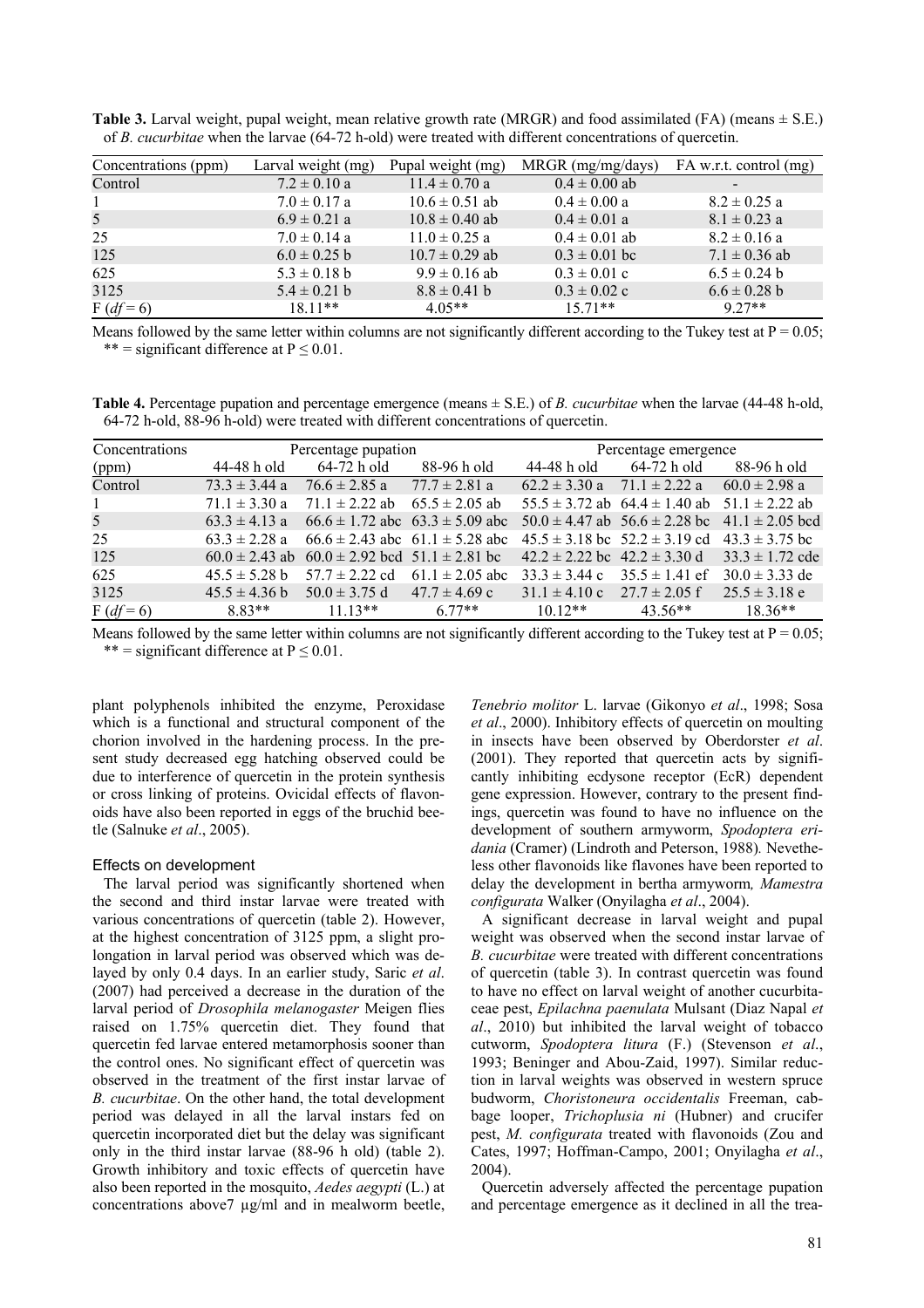ted larval instars (table 4). However a dose dependent decline in pupation and emergence was observed only in first and second instar larvae. Maximum inhibitory effect of quercetin was noticed in the third instar larvae where the pupation was inhibited by 38.57%. On the other hand, maximum decrease in percentage emergence was perceived in the treatment of second instar larvae where the emergence was inhibited by 60.95% as compared to control. Our findings get support from the work of Atyyat *et al*. (2012) who had reported an increase in mortality of the nymphs of the woolly apple aphid, *Eriosoma lanigerum* (Hausmann) with increase in the concentration of the flavonoid, quercetin. Peric-Mataruga *et al*. (2001) had also demonstrated a high mortality of the first instar caterpillars of gypsy moth, *Lymantria dispar* (L.) from oak forest reared on 1% and 1.5% quercetin.

## Effect on nutritional indices

Quercetin treatment caused a significant reduction in MRGR in 64-72 h hold larvae which decreased to 75% of the control at the highest concentration of 3125 ppm (table 3). The observations made for food assimilated showed that larvae fed on diet incorporated with quercetin were not able to assimilate food in a manner as larvae fed on control diet as a consistent decline with increase in concentration was observed. The oxidation of quercetin in insect body generates reactive oxygen species (ROS) such as superoxide anion, hydrogen peroxide and free radicals (e.g. •OH and semiquinone) (Ochiai *et al*., 1984, Hodnick *et al*., 1986). These reactive oxygen species can degrade the nutritional quality of food present in gut lumen of insect (Barbehenn *et al.,* 2005) which could have decreased the food assimilation in quercetin treated larvae and adversely affected the growth of the melon fruit fly.

# **Conclusions**

The deterrent effects of quercetin on various growth parameters of *B. cucurbitae* reveal the potential of quercetin for use as a biopesticide against insect pests.

# **References**

- ASSISTAT, 2012.- *Assistat Version 7.6 beta*.- Francisco de Assis Santos e Silva, Federal University of Campina-Grande City, Campina Grande, Brazil. http://www.assistat.com
- ATEYYAT M., ABU-ROMMAN S., ABU-DARWISH M., GHABEISH I., 2012.- Impact of flavonoids against woolly apple aphid, *Eriosoma lanigerum* (Hausmann) and its sole parasitoid, *Aphelinus mali* (Hald.).- *Journal of Agricultural Sciences*, 4: 227-236.
- BARBEHENN R., DODICK T., POOPAT U., SPENCER B., 2005.- Fenton-type reaction and iron concentrations in the midgut fluids of tree-feeding caterpillars.- *Archives of Insect Biochemistry and Physiology*, 60: 32-43.
- BENINGER C. W., ABOU-ZAID M. M., 1997.- Flavonol glycosides form four pine species that inhibit early instar gypsy moth (Lepidopotera: Lymantridae) development.- *Biochemical Systamatics and Ecology*, 25: 505-512.
- BI J. L., FELTON G. W., 1995.- Foliage oxidative stress and insect herbivory: primary, secondary oxygen metabolites and reactive species as components of induced resistance.- *Journal of Chemical Ecology*, 21: 1511-1530.
- DHILLON M. K., SINGH R., NARESH J. S., SHARMA H. C., 2005.- The melon fruit fly, *Bactrocera cucurbitae*: a review of its biology and management.- *Journal of Insect Science*, 5: 1-16.
- DIAZ NAPAL G. N., DEFAGÓ M. T., VALLADARES G. R., PALACIOS S. M., 2010.- Response of *Epilachnapaenulata* to two flavonoids, pinocembrin and quercetin, in a comparative study.- *Journal of Chemical Ecology*, 36: 898-904.
- FREEMAN B. C., BEATTIE G. A., 2008.- An overview of plant defenses against pathogens and herbivores.- *The Plant Health Instructor*. DOI: 10.1094/PHI-I-2008-0226-01
- GIKONYO N. K., MWANGI R. W., MIDIWO J. O., 1998.- Toxicity and growth-inhibitory activity of *Polygonum senegalense* (Meissn.) surface exudate against *Aedes aegypti* larvae.- *International Journal of Tropical Insect Science*, 18: 229-234.
- GREEN P. W. C., STEVENSON P. C., SIMMONDS M. S. J., SHARMA H. C., 2003.- Phenolic compounds on the podsurface of pigeonpea, *Cajanus cajan*, mediate feeding behavior of *Helicoverpa armigera* larvae.- *Journal of Chemical Ecology*, 29: 811-821.
- HASYIM A., MURYATI M., DE KOGEL W. J., 2008.- Population fluctuation of adult males of the fruit fly, *Bactrocera tau* Walker (Diptera: Tephritidae) in passion fruit orchards in relation to abiotic factors and sanitation.- *Indonesian Journal Agricultural Science*, 9: 29-33.
- HODNICK W. F., KUNG F. S., ROETTGER W. J., BOHMONT C. W., PARDINI R. S., 1986.- Inhibition of mitochondrial respiration and production of toxic oxygen radicals by flavonoids.- *Biochemical Pharmacology*, 35: 2345-2357.
- HOFFMANN-CAMPO V. B., HARBORNE J. B., MCCAFFERY A. R., 2001.- Pre-ingestive and post-ingestive effects of soya bean extracts and rutin on *Trichoplusia ni* growth.- *Entomologia Experimentalis et Applicata*, 98: 181-194.
- HOLLINGSWORTH R., ALLWOOD A., 2000.- Melon fly. Pest advisory leaflet / Secretariat of the Pacific Community.- *Plant Protection Service*, 31.
- HOLLMAN P. C. H., 2001.- Evidence for health benefits of plant phenols: local or systemic effect?- *Journal of the Science of Food and Agriculture*, 81: 842-852.
- KERAMIRIS K. E., STRAVOPODIS D., MARGARITIS L. H., 1991.- Structural protein that plays an enzymatic role in the egg shell of *Drosophila melanogaster*.- *Cell Biology International Reports*, 15: 151-159.
- KHAN Z. R., SAXENA R. C., 1985.- Behavioural and physiological responses of *Sogatella furcifera* (Homoptera: Delphacidae) to selected resistant and susceptible rice cultivars.- *Journal of Economic Entomology*, 78: 1280-1286.
- LINDROTH R. L., PETERSON S. S., 1988.- Effects of plant phenols on performance of southern armyworm larvae.- *Oecologia*, 75: 185-189.
- MALLIKARJUNA N., KRANTHI K. R., JADHAV D. R., KRANTI S., CHANDRA S., 2004.- Influence of foliar chemical compounds on the development of *S. litura* in interspecific derivatives of groundnut.- *Journal of Entomology and Nematology*, 128: 321-328.
- MARGARITIS L. H., 1985a.- Comparative study of the egg shell of fruit flies *Dacus oleae* and *Ceratitis capitata*.- *Canadian Journal of Zoology*, 63: 194-206.
- MARGARITIS L. H., 1985b.- Structure and physiology of the egg shell, pp. 153-230. In: *Comprehensive insect biochemistry, physiology and pharmacology*, Vol. 1 (KERKUT G. A., GILBERT L. I., Eds).- Oxford, Pergamon Press, UK.
- MARGARITIS L. H., 1985c.- The egg shell of *Drosophila melanogaster* III. Covalent crosslinking of the chorion protein involves endogenous hydrogen peroxide.- *Tissue and cell*, 17: 553-559.